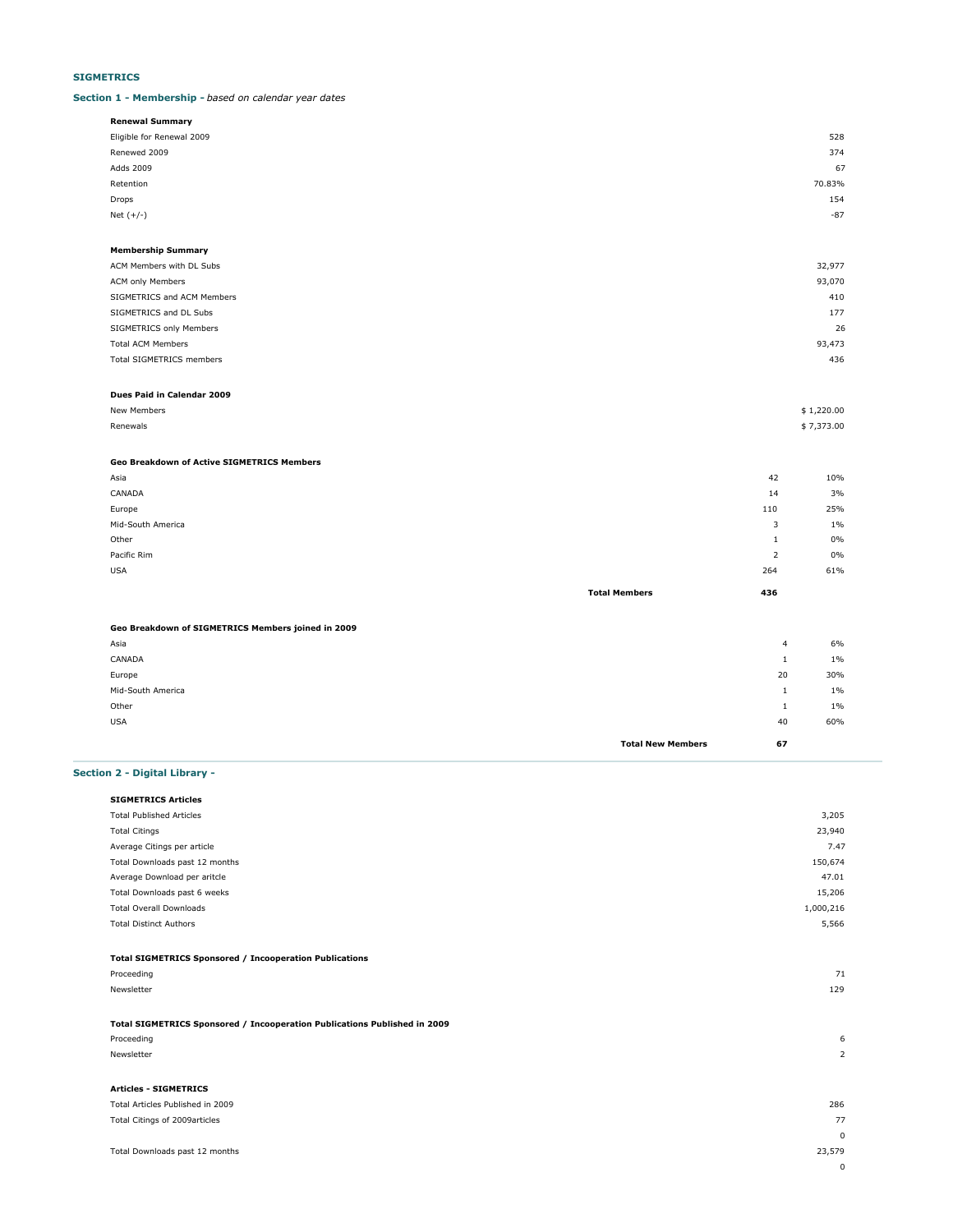| Total Downloads past 6 weeks   | 2,564   |
|--------------------------------|---------|
| <b>Total Overall Downloads</b> | n/a     |
| <b>Total Distinct Authors</b>  | 863     |
|                                |         |
| <b>Articles - SIGMETRICS</b>   |         |
| Year Published                 | Total   |
| 1972                           | 6       |
| 1973                           | 32      |
| 1974                           | 27      |
| 1975                           | 75      |
|                                |         |
| 1976                           | 57      |
| 1977                           | 13      |
| 1978                           | 34      |
| 1979                           | 38      |
| 1980                           | 48      |
| 1981                           | 68      |
| 1982                           | 73      |
| 1983                           | 26      |
| 1984                           | 33      |
| 1985                           | 31      |
| 1986                           | 34      |
| 1987                           | 30      |
| 1988                           | 31      |
| 1989                           | 28      |
| 1990                           | 59      |
|                                |         |
| 1991                           | 49      |
| 1992                           | 52      |
| 1993                           | 45      |
| 1994                           | 39      |
| 1995                           | 70      |
| 1996                           | 73      |
| 1997                           | 48      |
| 1998                           | 113     |
| 1999                           | 98      |
| 2000                           | 120     |
| 2001                           | 88      |
| 2002                           | 105     |
| 2003                           | 117     |
| 2004                           | 190     |
|                                |         |
| 2005                           | 184     |
| 2006                           | 157     |
| 2007                           | 283     |
| 2008                           | 233     |
| 2009                           | 286     |
| 2010                           | 112     |
|                                |         |
| <b>Citations - SIGMETRICS</b>  |         |
| Year Cited                     | Citings |
| 1973                           | 5       |
| 1974                           | 26      |
|                                |         |
| 1975                           | 61      |
| 1976                           | 190     |
| 1977                           | 88      |
| 1978                           | 122     |
| 1979                           | 72      |
| 1980                           | 52      |
| 1981                           | 75      |
| 1982                           | 70      |
| 1983                           | 49      |
| 1984                           | 59      |
| 1985                           | 60      |
| 1986                           | 49      |
| 1987                           | 24      |
|                                |         |
| 1988                           | 114     |
| 1989                           | 85      |
| 1990                           | 116     |
| 1991                           | 150     |
| 1992                           | 144     |
| 1993                           | 193     |
| 1994                           | 228     |
| 1995                           | 193     |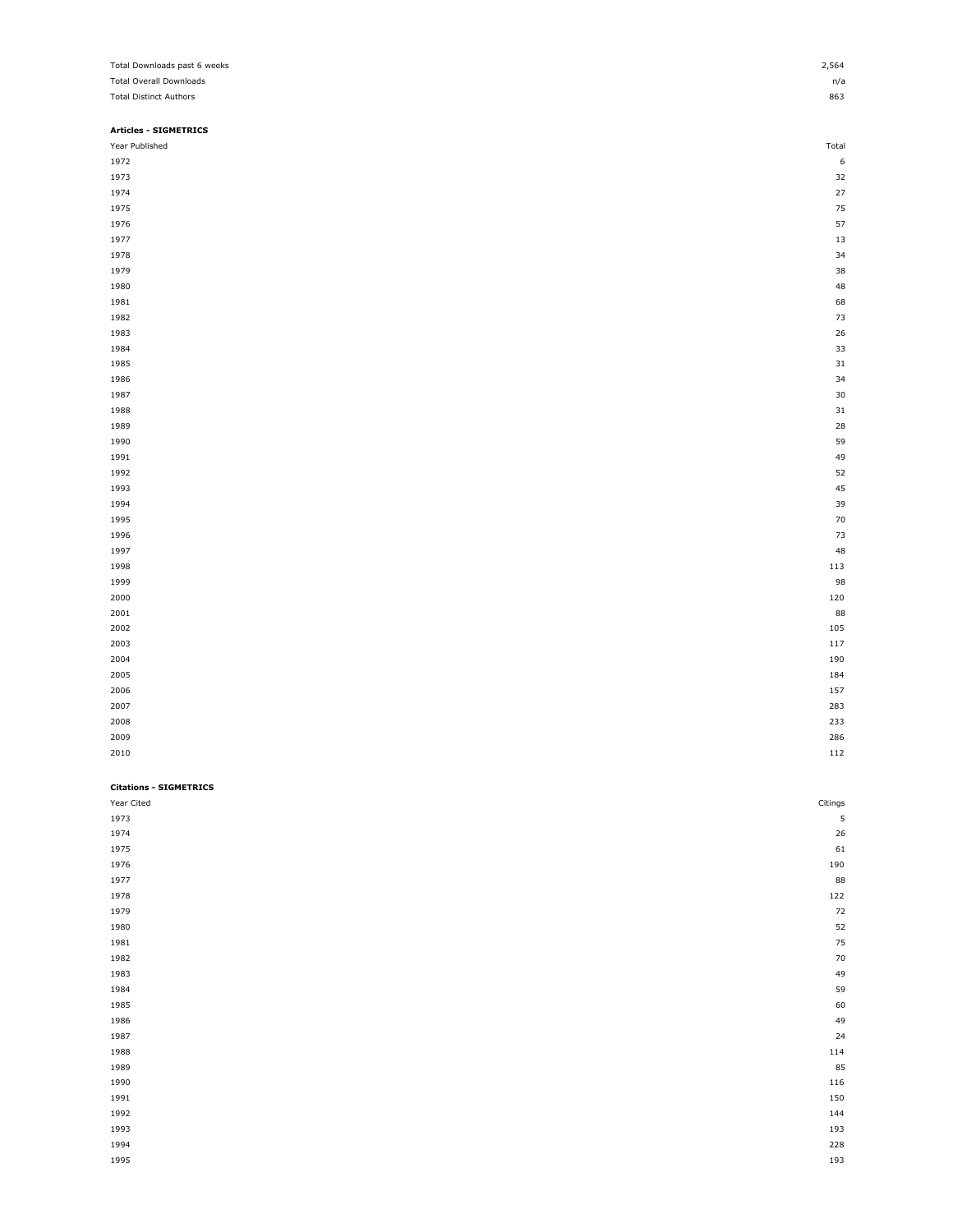| 1996 | 234          |
|------|--------------|
| 1997 | 382          |
| 1998 | 313          |
| 1999 | 417          |
| 2000 | 516          |
| 2001 | 703          |
| 2002 | 1,167        |
| 2003 | 1,235        |
| 2004 | 1,532        |
| 2005 | 2,001        |
| 2006 | 2,371        |
| 2007 | 3,454        |
| 2008 | 2,822        |
| 2009 | 3,793        |
| 2010 | 1,057        |
|      | $\mathbf{1}$ |

# **Section 3 - Chapters -**

| <b>Totals</b>                                               | 0               | 0                      | 0                                       | 0              |
|-------------------------------------------------------------|-----------------|------------------------|-----------------------------------------|----------------|
| <b>Local Chapter</b>                                        | <b>Chapters</b> | <b>Chapter Members</b> | <b>ACM</b>                              | <b>Non ACM</b> |
| Member Type Breakdown of Active SIGMETRICS Chapters         |                 |                        |                                         |                |
| <b>Chapter Type Breakdown of Active SIGMETRICS Chapters</b> |                 |                        | <b>Total Active SIGMETRICS Chapters</b> | $\mathbf o$    |
|                                                             |                 |                        | <b>Total Active SIGMETRICS Chapters</b> | $\mathbf o$    |
| <b>Geographic Breakdown of Active SIGMETRICS Chapters</b>   |                 |                        |                                         |                |

### **Section 4 - Events -**

| Geographic Breakdown of 2009 Events |                         |                      |
|-------------------------------------|-------------------------|----------------------|
|                                     | Sponsored/ Co-Sponsored | <b>InCooperation</b> |
| Asia                                | $\mathbf{0}$            |                      |
| Europe                              | $^{\circ}$              |                      |
| <b>USA</b>                          | 5                       | $\Omega$             |
| <b>Total Events</b>                 | 5                       | з                    |
|                                     |                         |                      |
| Sponsored/ Co-Sponsored Events      |                         |                      |
| <b>Total Events</b>                 |                         | ь                    |
| <b>Total Attendees</b>              |                         | 584                  |
|                                     |                         |                      |
|                                     |                         |                      |

### **Section 5 - Lists -**

| Lists                     |     |
|---------------------------|-----|
| Total Number of Lists     | 2   |
| <b>Total Subscribers</b>  | 798 |
| Total Active SIG Members  | 395 |
| Total Expired SIG Members | 297 |
|                           |     |

# **Section 6 - Web Site -**

| Sites for Calendar 2010         |                |
|---------------------------------|----------------|
| Total visits                    | 47,916         |
| Total page views                | 120,414        |
| Total hits                      | 718,367        |
| Total unique visitors           | 25,850         |
| Total repeat visitors           | 4,722          |
| Average visits per day          | 211            |
| Average visits per week         | 1,478          |
| Average visits per month        | 6,403          |
| Average unique visitors per day | 170            |
| Average new visitors per day    | 114            |
| Average repeat visitors per day | 63             |
| Visitor repeat rate             | 18             |
| Average visits per visitor      | $\overline{2}$ |
|                                 |                |
| Sites for Calendar 2009         |                |
| Total visits                    | 61,339         |
| Total page views                | 155,961        |

Total hits 858,421 Total unique visitors 33,283